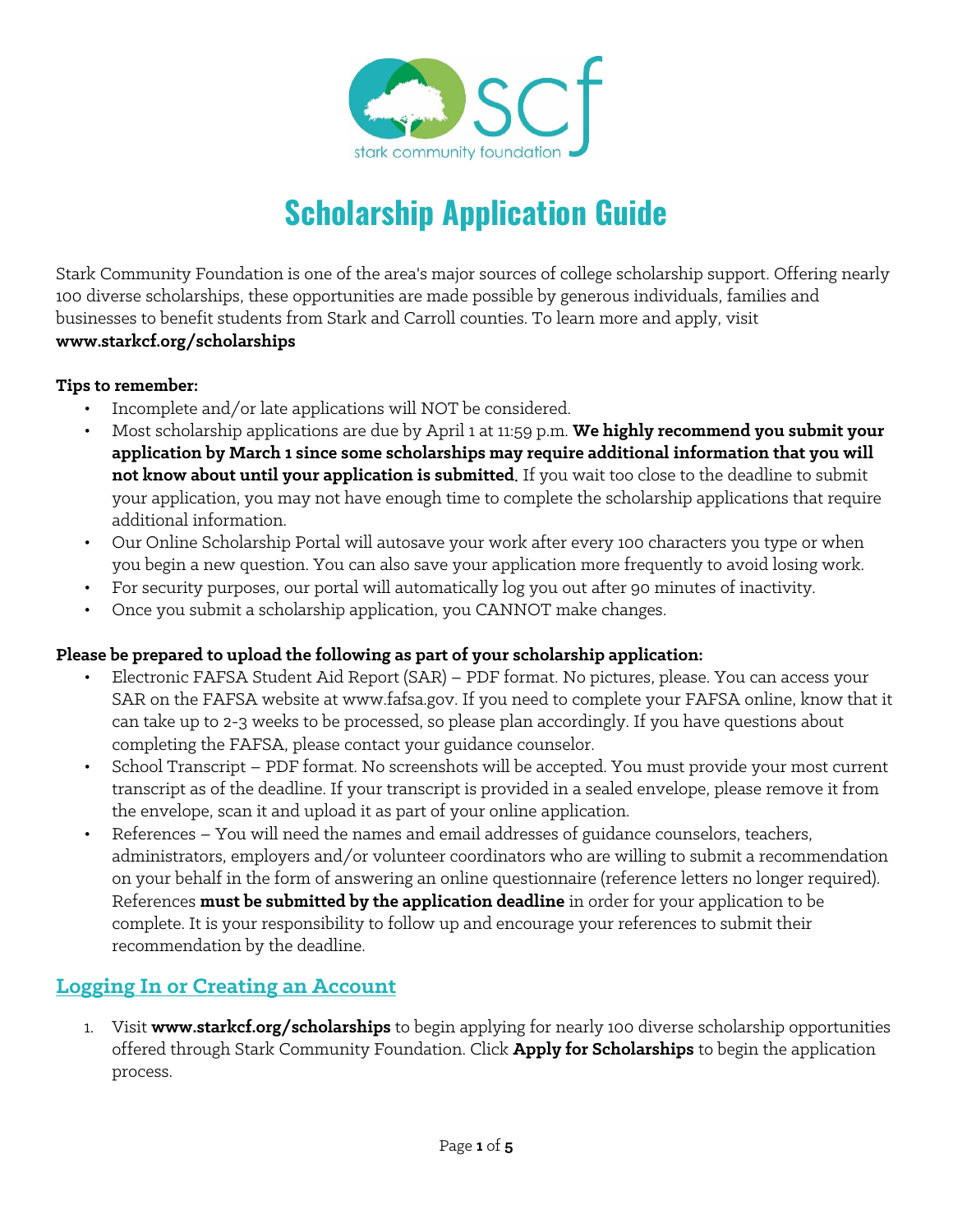- 2. **If you previously created an account:** enter your previous login information. If you do not remember your password, click on the Forgot your Password? link and create a new password.
- 3. **If this is your first time applying for a scholarship from the Stark Community Foundation:** Click **Create New Account.** Be sure to use an email address you will check frequently even after the school year ends. Using a school (high school or college) provided email address is not recommended.
- 4. All questions marked with an asterisk (\*) must be completed.

| Logon Page                                                   |                                                                                                                                                                         |  |  |  |
|--------------------------------------------------------------|-------------------------------------------------------------------------------------------------------------------------------------------------------------------------|--|--|--|
| <b>Email Address*</b>                                        | Welcome to Stark Community Foundation's Online Scholarship<br>Portal.                                                                                                   |  |  |  |
| Password*                                                    | New Users: Please click on "Create New Account" to complete the<br>registration process and create your logon credentials.                                              |  |  |  |
| <b>Create New Account</b><br>Log On<br>Forgot your Password? | Existing Users: Your username is your email address. If you forgot your<br>password, please use the "Forgot your Password?" link to the left to<br>reset your password. |  |  |  |
|                                                              | If you have any questions, contact scholarships@starkcf.org or 330-<br>454-3426.                                                                                        |  |  |  |

5. After completing the required fields, click **Next** and create a password of your choice. Your password must be at least six characters and may contain capital or lowercase letters, numbers or any of the following special characters: !@#\$%&\*()\_. Once finished, click **Create Account** to finish your registration.

| <b>User Information</b> |                                                                                                                                                              |
|-------------------------|--------------------------------------------------------------------------------------------------------------------------------------------------------------|
| Password                |                                                                                                                                                              |
|                         | Passwords must be at least six characters long and may contain capital or lowercase letters, numbers, or any of the following special characters: I@#\$%&"() |
| Password*               | Confirm Password*                                                                                                                                            |
|                         |                                                                                                                                                              |
| < Previous              |                                                                                                                                                              |
|                         | <b>Create Account</b>                                                                                                                                        |

6. An automatic email will be sent to your email address to confirm your account was created successfully. If you do not see an email from Stark Community Foundation [\(administrator@grantinterface.com\)](mailto:administrator@grantinterface.com), check your junk or spam folder. This email address is how we will primarily communicate with you regarding the status of your scholarship applications.

| <b>Email Confirmation</b>                                                                                                                                                                                                                                                                        |          |
|--------------------------------------------------------------------------------------------------------------------------------------------------------------------------------------------------------------------------------------------------------------------------------------------------|----------|
| (i) You will be receiving emails from this system about your request.                                                                                                                                                                                                                            |          |
| To ensure you receive emails from this system we have sent you an email to confirm your account was created successfully. If you do not see an email from Stark Community Foundation<br><administrator@grantinterface.com>, look in your junk or spam folder.</administrator@grantinterface.com> |          |
| To remove Stark Community Foundation <administrator@grantinterface.com> from your spam filter, use the link below.</administrator@grantinterface.com>                                                                                                                                            |          |
| Click Here for a tutorial about removing email addresses from spam filters.                                                                                                                                                                                                                      |          |
| I have received the email<br>Continue without checking<br>I have not received the email                                                                                                                                                                                                          |          |
| Send Email Again                                                                                                                                                                                                                                                                                 | Continue |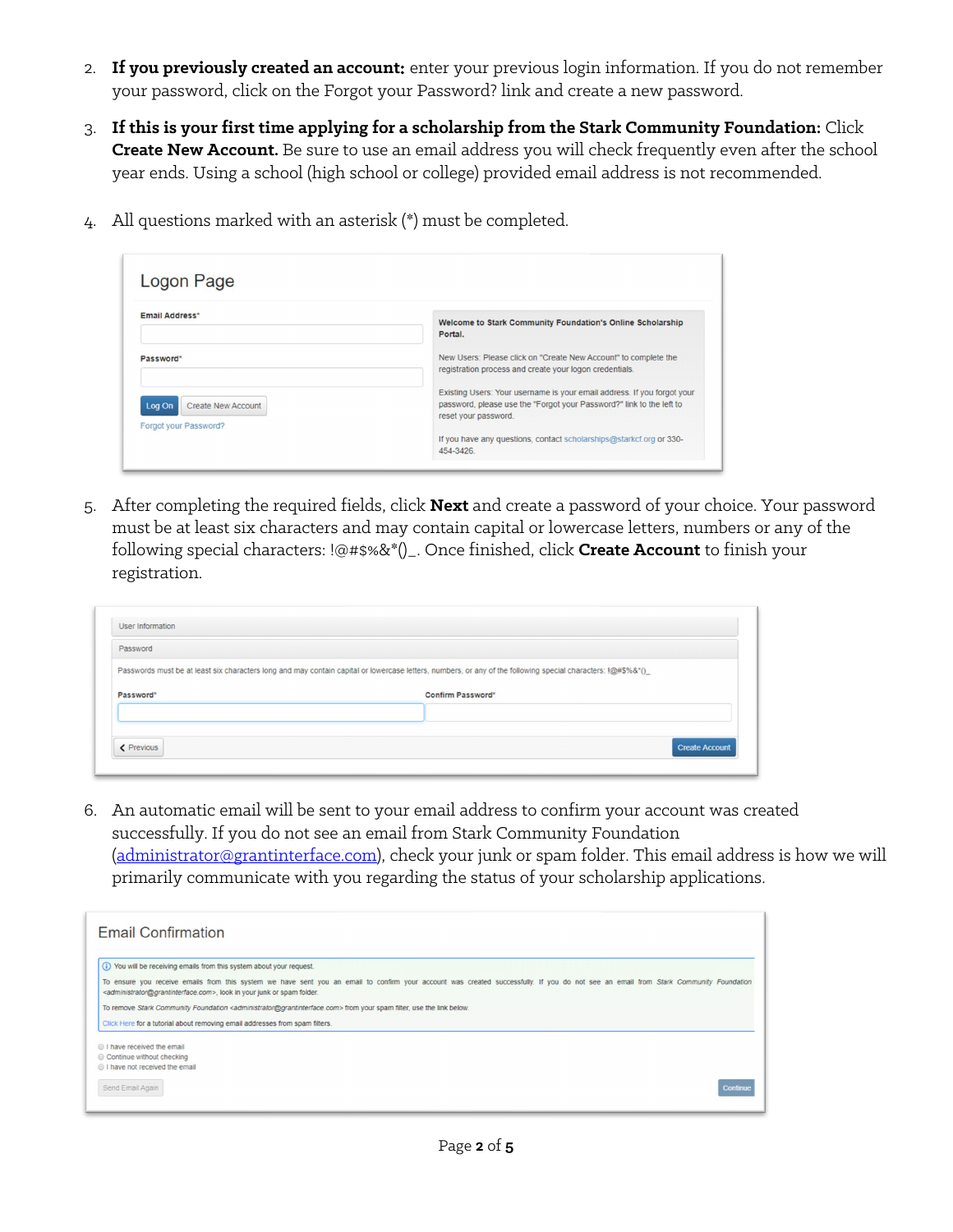## **Applying for Scholarships**

1. You can apply for the majority of Stark Community Foundation's scholarships by completing our General Scholarship Application. This one application will automatically match you to scholarships for which you qualify and will also recommend others you are eligible to apply for that require supplemental information (essay, series of questions, etc.) and/or references. The deadline to apply for the scholarships within the General Scholarship Application is April 1 at 11:59 p.m.

There may be additional scholarship opportunities that require a separate application. These additional opportunities will be listed on the Apply page. Pay close attention to the eligibility requirements and deadline dates for these stand-alone opportunities as they vary from the main deadline of April 1.

To begin applying, click **Apply** next to General Scholarship Application or any other opportunity.



- 2. Our Online Scholarship Portal will autosave your work after every 100 characters you type or when you begin a new question. You can save your scholarship application at any time by clicking **Save Application** at the bottom of the application. Our Online Scholarship Portal will automatically log you out after 90 minutes of inactivity.
- 3. When filling out scholarship application(s), keep the following in mind:

#### Questions

All questions marked with an asterisk (\*) must be completed.

#### Character Limits

Pay close attention to character limits. You will need to shorten your response to fit within the character limit before you can successfully submit your application.

#### Uploading Documents

File upload questions will only accept one document per question and a file size limit will be noted. If you upload a file that's too large or an unaccepted file type, a warning message will appear and your file will not be saved. You cannot upload a picture of your transcript or your FAFSA.

#### References

Most scholarship opportunities require 2 references, while a few require additional. Follow these directions to request that an individual submits a reference on your behalf. We no longer require a reference letter; instead the reference will be asked to submit a short online questionnaire.

• Enter the email address of the individual from whom you are requesting a reference and click **Compose Email**. We strongly suggest you confirm that the individual has agreed to submit a reference.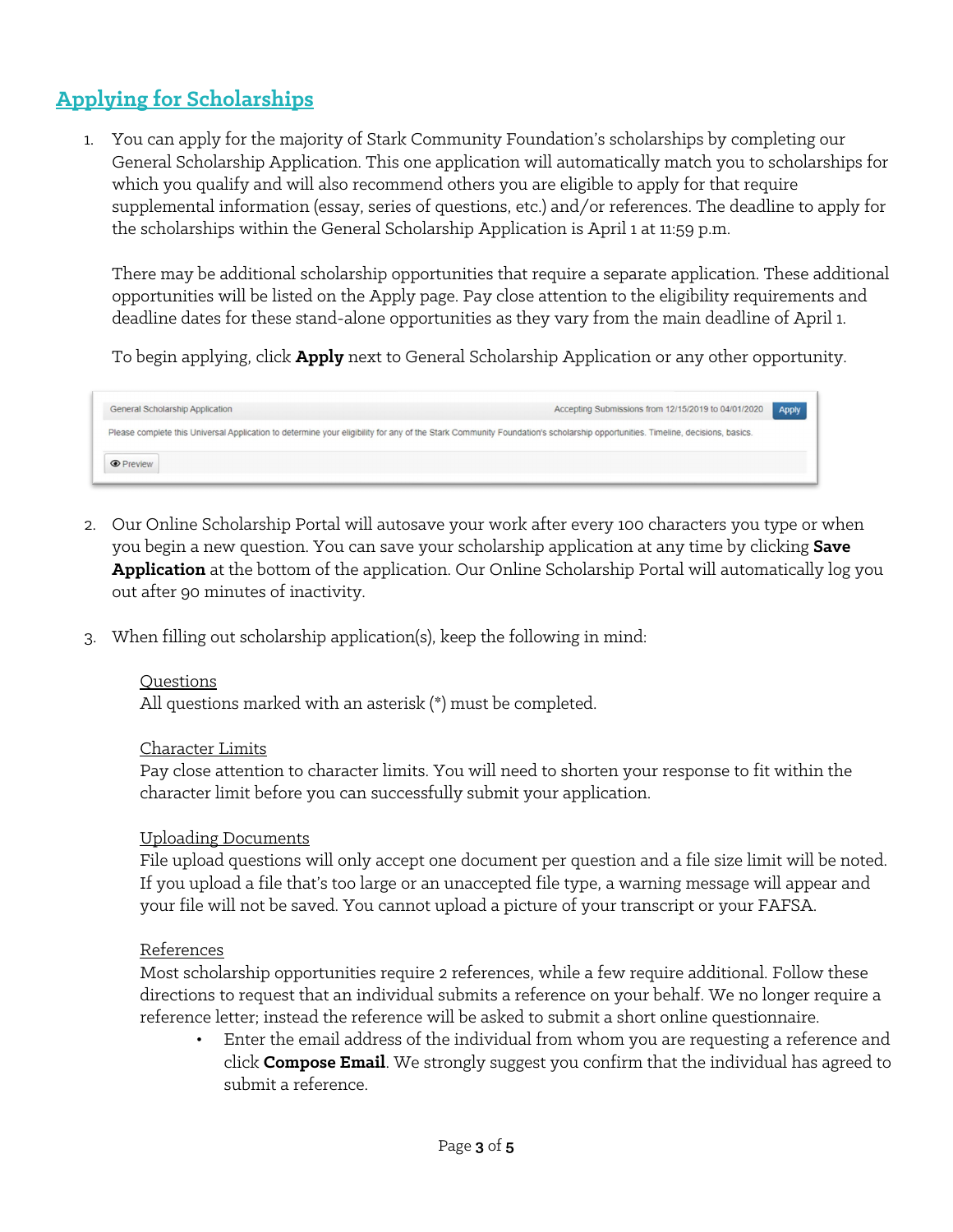- Compose a brief email to the individual asking them to submit a reference on your behalf. Be sure to include your full name in the email.
- Click **Send.**
- The reference will receive your email and an automatic email from Stark Community Foundation.
- Check with your references to be sure they received the emails. This is very important because emails can be blocked by spam filters.
- You may submit your application(s) before the references have been uploaded, however in order for your application(s) to be complete, references must be received by the application(s) deadline.
- The date and time the reference is uploaded to your application will appear on your application below the Compose Email question. You may also check to see if references have been uploaded to your application by going to your Applicant Dashboard.
- 4. Once completed, you can submit your application by clicking **Submit Application**. If you have not completed all required questions, the Online Scholarship Portal will let you know which questions you missed. All required questions must be completed to submit the application. After submitting an application, you can view it, but you are unable to go back and make any changes.

| 1 1:59 PM EDT. |                                     |
|----------------|-------------------------------------|
|                | Save Application Submit Application |

- 5. After submitting Stark Community Foundation's General Scholarship Application, you'll be redirected to a Confirmation Page, which lists the scholarship opportunities you were automatically applied for that didn't require supplemental questions. You'll also see a list of other scholarship opportunities you are eligible to apply for that require supplemental questions (essay, series of questions, etc.) and/or references. You have the option to complete the questions or decline each opportunity.
- 6. Click **Continue** to view the first scholarship opportunity that requires supplemental questions. If a supplemental question is used on more than one scholarship that you're applying for, your response will carry across the applications. If you update your response on one application, it will automatically update on the other applications using that question.
- 7. If you want to apply for the scholarship opportunity, complete the required questions and/or reference requests and then click **Submit Application**. If you do not want to apply for the scholarship, click **Decline Opportunity**. You can always click **Save Application** and return later to complete the questions.

## **Accessing Your Applicant Dashboard**

1. Once you have created an account, you will automatically be directed to the Applicant Dashboard when you log back into the system. You can get to your Applicant Dashboard at any time by clicking on the  $\triangle$  Home Icon at the top of the screen.